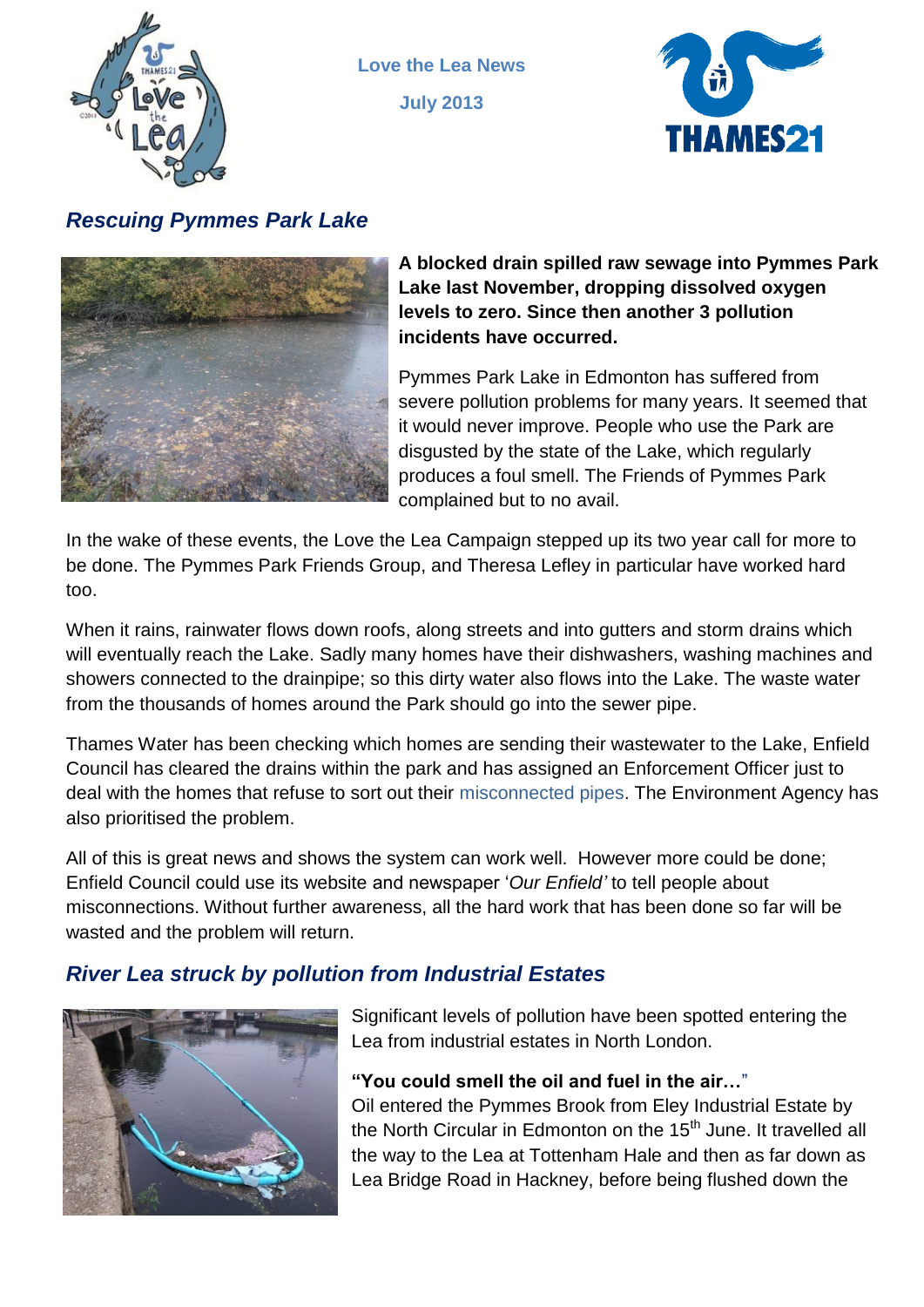eastern channel of the Lea past Hackney Marsh. I could smell the oil and fuel in the air the whole length and see the contamination on the surface. It is unclear where this pollution came from in Eley Industrial Estate as it was only noticed when it entered the Lea.

#### *Foam spreading from the pipe…*



On the 27<sup>th</sup> June, I witnessed another pollution incident in the same area. Water was pouring out of a pipe that is only meant to flow during periods of heavy rainfall. Foam spread from the pipe and into the channel that goes into the Pymmes Brook. Again, it has not been possible to locate the source of the pollution.

#### *Orange liquid…*

That same day I was at a site next to an outfall from Montague Industrial Estate, again in Edmonton. The liquid that came from it, into a channel that leads to the Pymmes Brook, was orange.

It is clear that pollution entering drains and ditches around these Industrial Estates is unacceptable and will likely contain a complex mix of toxins. The Environment Agency is investigating the problem.



## *Salmons Brook River Park ?*



The Salmons Brook flows under the A10, close to Bury Lodge Gardens. Sadly every time it rains oils and heavy metals, deposited on the road, are washed into the river.

The river, when it runs through this area, is hidden away and ignored, which partly explains why it so 'sick'.

As part of our Salmons Brook – Healthy River Challenge project we are planning to create a chain of wetlands, next to the A10, to intercept the water from the road and clean it before it flows into the river. These Sustainable Drainage Systems (SuDS) are shallow basins planted with vegetation which act like natural features.

To save this valuable green space and stop the polluted run-off entering the Salmons Brook a River Park could be created which could see the

Salmons Brook at the centre of a fantastic place for local people. *Give your views …*

*Poisons from road and carparks…*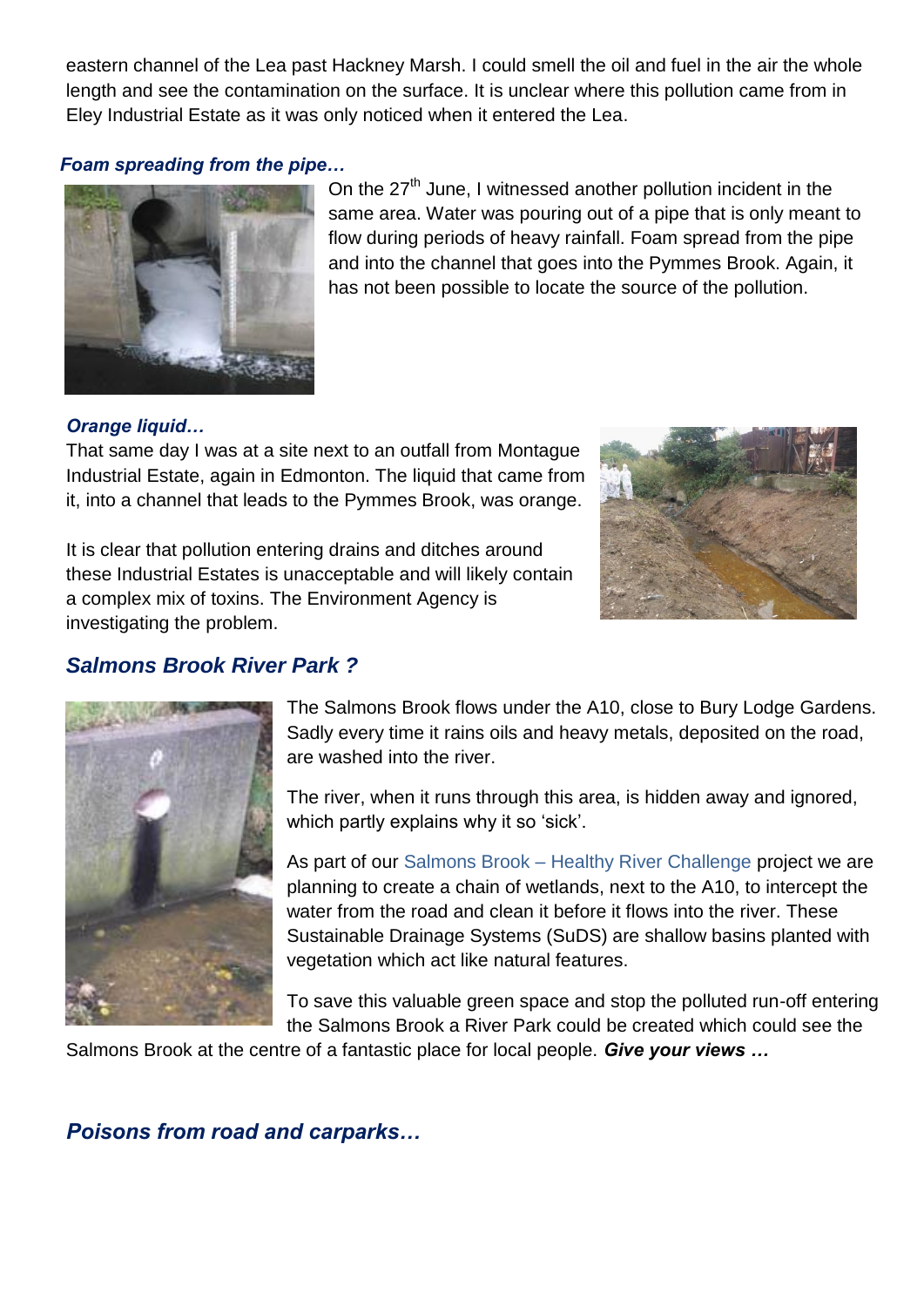

Along the Lea Valley, too many roads dump poisons into rivers when it rains. Where possible, systems should be created to intercept the storm water and clean it. The same goes for car park many of these send their run-off into a nearby river or watercourse. That is why we want to see the roads and car parks of the new Olympic Park send their road run-off through SuDS, before discharging it into the Lea and the Bow Back Rivers that flow through the site. There is the space to create these natural drainage systems in the Olympic Park that can filter the road run-off and it will, hopefully, encourage surrounding supermarkets and businesses to install SuDS too.

## *Project Reedbed*

As part of Love the Lea we have just unveiled our plan to create reedbeds along the River Lea. While we need to stop the pollution entering the river, we also need to boost the natural systems that would make the river stronger. The reedbeds would remove pollution from the water, give a home to wildlife, and look amazing. If you live nearby to the Lea and would like to help create a reedbed please contact [ben.fenton@thames21.org.uk](mailto:ben.fenton@thames21.org.uk)

## *Greening the Lea: Green Wall Watch*





Green wall module in May Green walls in June

Our green wall modules certainly are flourishing in all this nice weather we have been having lately. The modules are installed on the East bank of the River Lea, near to Cody Dock. The aquatic sedges that are growing not only *green the Lea*, they act as a filter for pollutants in the River and also provide habitat for riparian species.

#### *What you can do*

If you see pollution call 0800 80 70 60 and tell the Environment Agency where, what and when. Ask to be called back.

If you see pollution and can take a photo email it to theo.thomas@thames21.org.uk

[Pledge to Love the Lea](http://www.thames21.org.uk/pledgeyourlovetothelea/) – we need more people to show they care about their river.